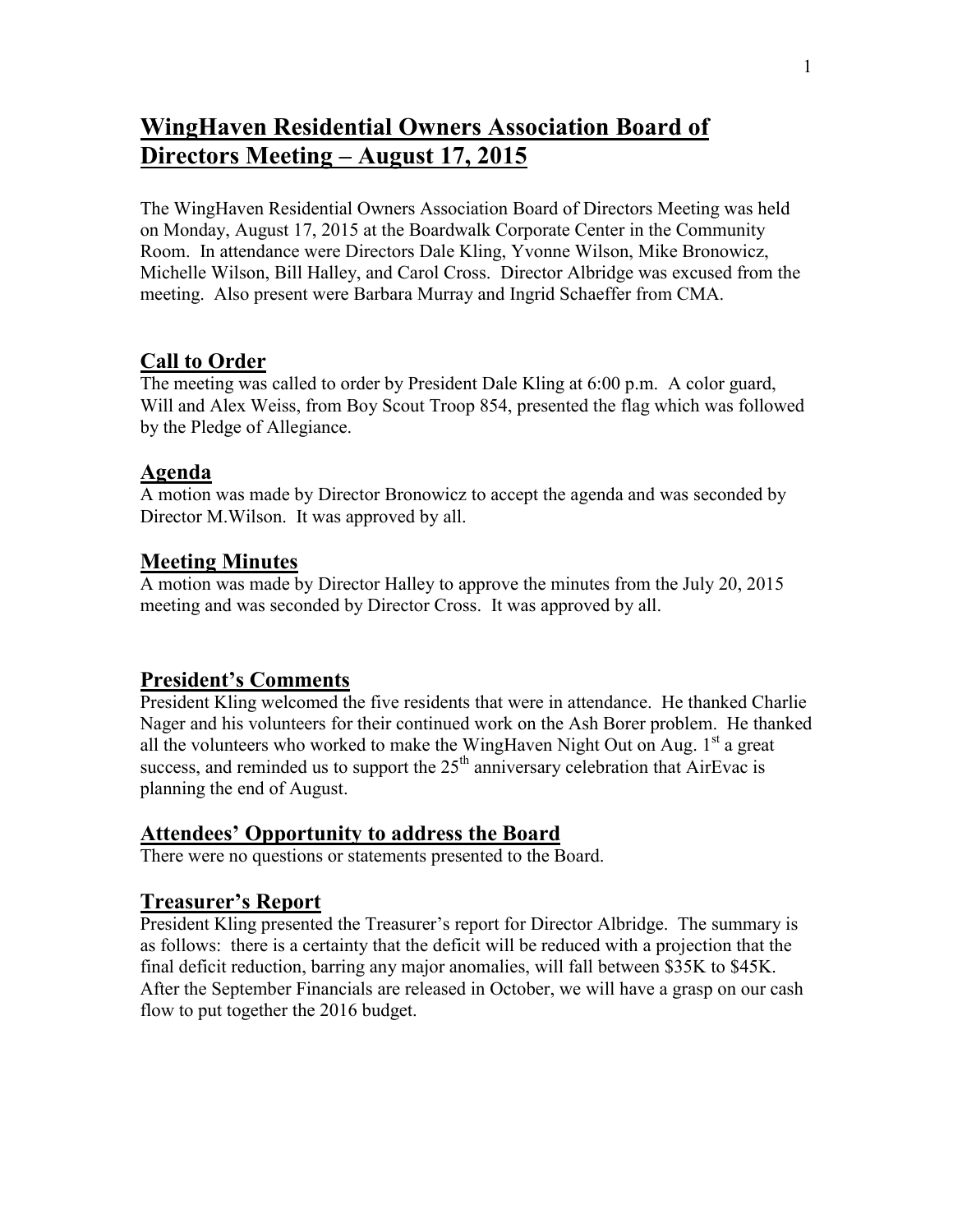#### **Management Report**

Thirty nine violation letters were sent out to residents and nineteen residents are with the attorney. Boardwalk Gardens lots have all been sold with the last two being built now. There have been 22 reservations made since April for the Pavilion at the Park & Gardens. The Pavilion, along with the Tot Lot, is being used by many residents. CMA reminded the Board that our next meeting on Sept. 21, 2015 is a Voting Members Meeting.

# **Committee Reports**

**Architectural** – Director Halley gave the report for Director/Chairman Albridge. There were 6 requests….5 were approved and one was denied.

**Beautification** – Director M.Wilson and Director Y.Wilson will be driving throughout the WingHaven community to check the street lights, make sure they are all working, and that they are not covered by tree growth. Regarding the Tot Lot, Director M.Wilson reported that timbers are scheduled to be put around the playground area to contain the 'fall line material' under the equipment, hopefully by October.

#### **Events**

Director Cross reported that the National Night Out and WingHaven's Got Talent were both very successful events. The up and coming Summer Pub Crawl will be held on Aug. 22, 2015, Tina Rosenberg is Chairman, and several hundred people are expected to attend. Director Cross praised Betty Kling for her great work on the Events Budget, the expenses and donations received, the Reserve Account and the working Checking Account. Compliments and gratitude go to Bill Dedrow, who continually handles all the lighting in the Park & Gardens area. Thanks to Veronica Grimes who was the chairperson for the WingHaven's Got Talent event.

# **Grounds**

Charlie Nager reported that the fountain at the Boardwalk was working now. The ash tree data collection was completed and a final report given to the grounds committee. Mr. Mark Grueber, Community Forester with the Mo. Dept. of Conservation, has been invited to speak to homeowners about the Ash Borer problem and the procedure to follow when, and if, their trees are infested. He will be at the Sept. 21, 2015 board meeting.

#### **Unfinished Business**

The Board discussed the builders from outside WingHaven placing their signs on WingHaven property. McBride signs stay up but we will be checking with the City of O'Fallon to see if they are allowing any others to be left up. The Board decided to table the discussion on political signs in residents' yards until more information could be gathered regarding the legalities both for residents and WROA.